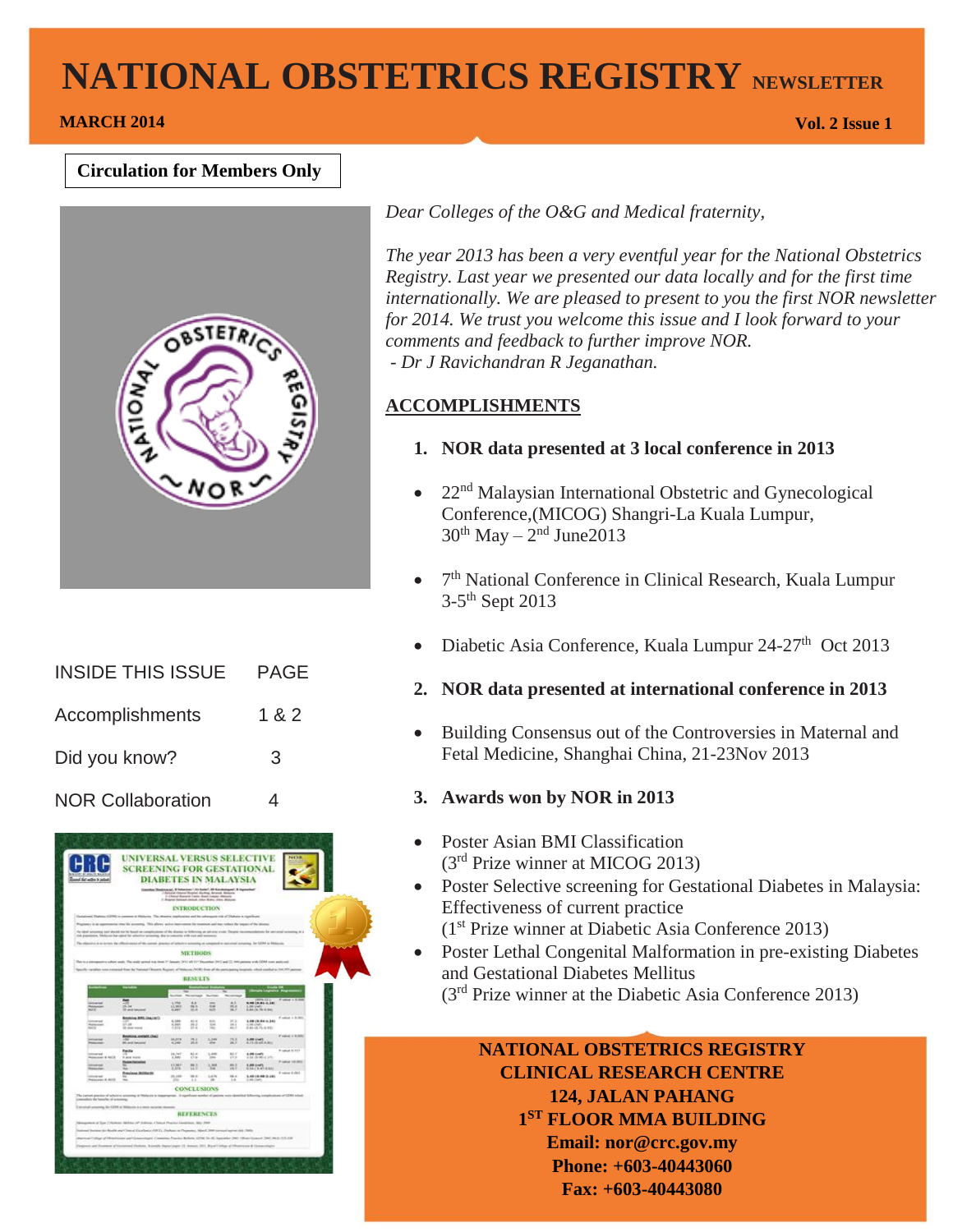# **NATIONAL OBSTETRICS REGISTRY**

#### **PRINCIPAL INVESTIGATOR**

2 Hospital Likas Dr Ravichandran Jeganathan **PROJECT MANAGER** Dr Shamala Devi Karalasingam **SITE DATA PROVIDERS** Hosital Tengku Fauziah Perlis Dr Maizuriati binti Abdul Rahman Nursing Sister Azlina Halip Hospital Sultanah Bahiyah Kedah Dr Rohani Aziz Nursing Sister Zarina Man Hospital Pulau Pinang Dr Anil Krishna Dass Nursing Sister Isliyana binti Azhar Nursing Sister Zulaily binti Husin Hospital Raja Permaisuri Bainun Ipoh Dr Jumaidah Abu Bakar Nursing Sister Zarina Man Hospital Tengku Ampuah Rahimah Dr Malar Kandasamy Nursing Sister Rosma Anida Hospital Kuala Lumpur Dr Nasuha Yaacob Nursing Sister Rohana binti Mat Noor Hospital Tuanku Jaafar Seremban Dr Faridah Hospital Melaka Dr Maimunah binti Fadzil Nursing Sister Wan Ji Nion Nursing Sister Zaiton binti Samiti Hospital Sultanah Aminah Johor Nursing Sister Rohaizan Harun Hospital Tengku Ampuan Afzan Pahang Dato Dr Sudesan Raman Nursing Sister Sariha Abdul Razak Hospital Nur Zahirah Terengganu Dr Wan Abu Bakar Yusoff Nursing Sister Hanim binti Hasran Hospital Raja Perempuan Zainab 11 Dr Sukri Ahmad Nursing Sister Sariah Tais Hospital Umum Sarawak Dr Prakash Mayandi Matron Katleen Rose Dr Soon Ruey Matron Anita Malik

**3. NEW NOR LOGO launched on Jan 2014** 





**4. NOR HOMEPAGE launched in Jan 2014** http://www.acrm.org.my/nor/





**5. NEW NOR 2014 CRF launched Febuary 2014**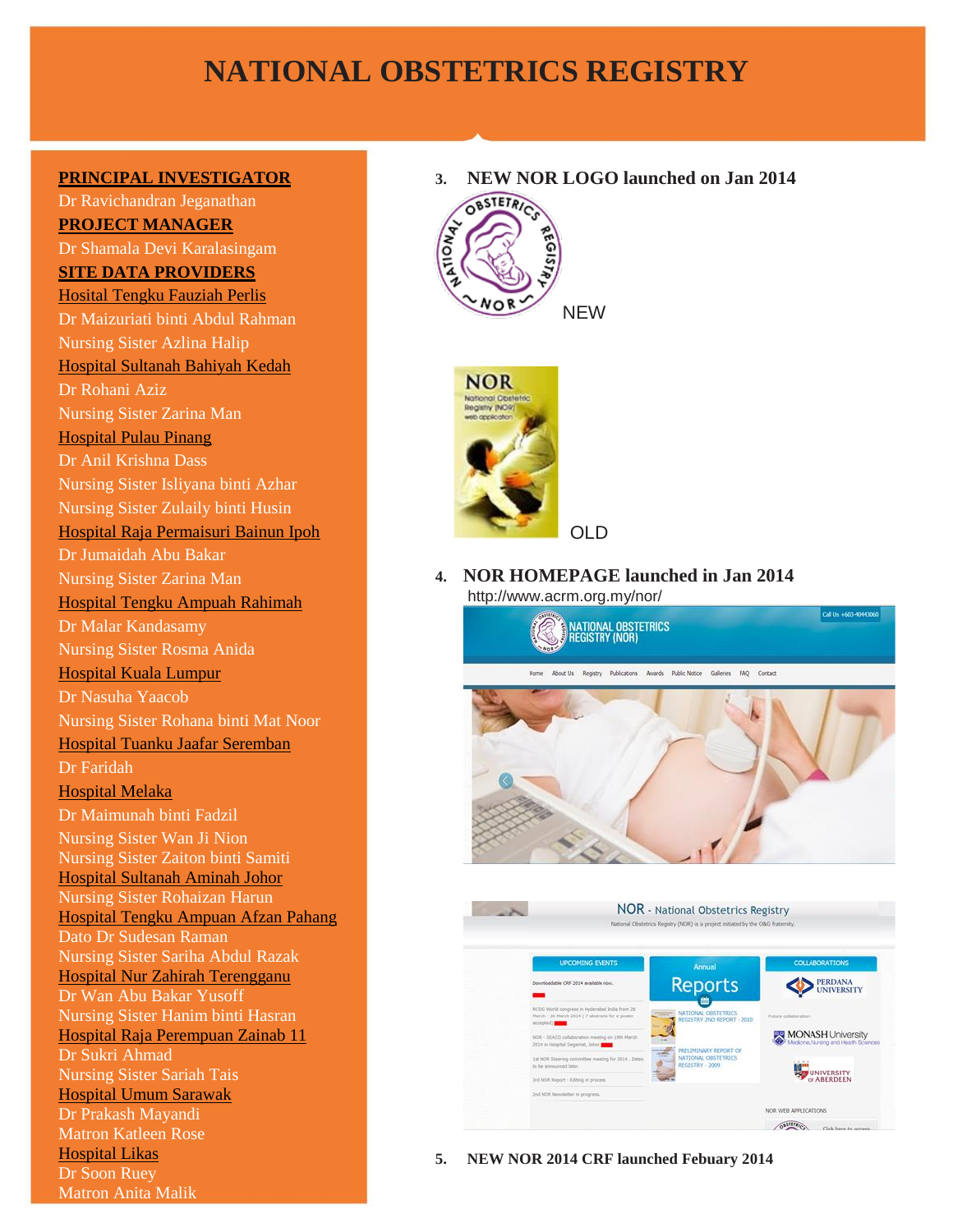# **NATIONAL OBSTETRICS REGISTRY**



Dr Mohammad Hatta from Hospital Likas, Sabah at NCCR Sept 2013



Dato Dr Sudesan Raman from Hospital Tengku Ampuan Afzan, Pahang at NCCR Sept 2013

# **DID YOU KNOW?**

- 1. The Episiotomy rates in 2012 was 23.4% and this is well within the target set by Ministry of Health, Malaysia.
- 2. Caesarean section rates in 2010 was 23% and slowly rising to 23.4% in 2011 and 25.1% in 2012.
- 3. Primi gravida, aged more than 35 years with an unbooked pregnancy had a higher rate of eclampsia.
- 4. Eclampsia remained the commonest complication in women with Hypertensive disorder of pregnancy.
- 5. Placenta Praevia contributed to 51% of Caesarean hysterectomies and 48% of patients had previous Caesarean Section in 2011-2012.
- 6. 48% of teenage pregnancies were anaemic at booking and 8.2% were complicated by preterm labour.
- 7. Still birth is a major complication in unwed pregnancy and more than 75% of these cases were unbooked.
- 8. The Caesarean section rates were significantly higher in assisted conception as compared to spontaneous conception.
- 9. The commonest cause for cord prolapse was artificial rupture of membrane followed by spontaneous rupture of membrane with the rate of 51.9% and 38.8% respectively.
- 10. Genital tract trauma contributed to the highest number of PPH, followed by uterine atony and placenta praevia.
- 11.The Lethal Congenital Malformation rate in 2010 in preexisting DM and GDM was 3 and 1 per 1000 live births respectively.
- 12.Women aged< 25 years, BMI < 27kg/m² and no stillbirth are also at risk of Gestational Diabetes Mellitus hence universal screening of patients for GDM is advocated.